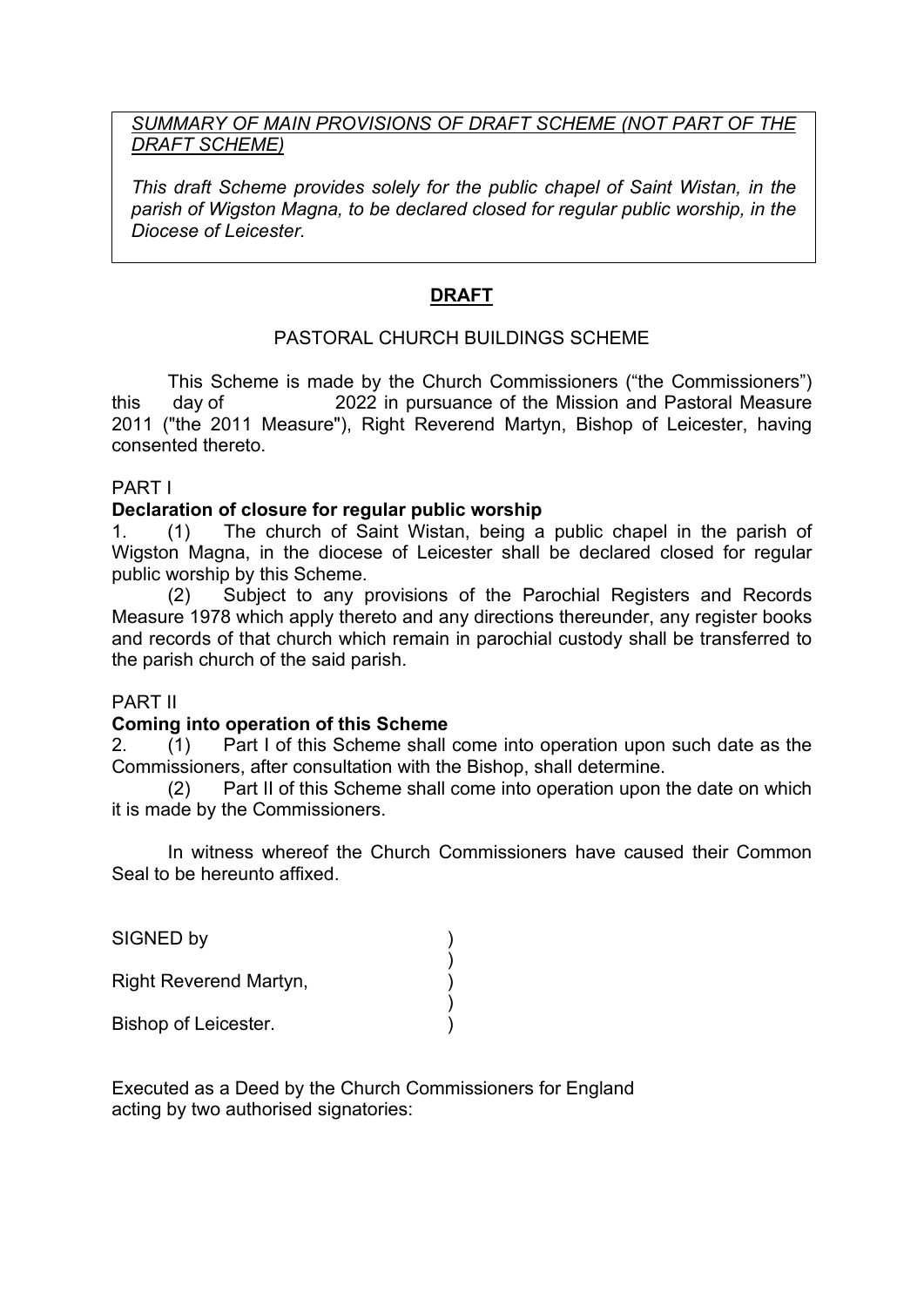------------------------------------------------- Signature of Authorised Signatory

-------------------------------------------------

Signature of Authorised Signatory

#### \_\_\_\_\_\_\_\_\_\_\_\_\_\_\_\_\_\_\_\_\_\_\_\_\_\_\_\_\_\_\_\_\_\_\_\_\_\_\_\_\_\_\_\_\_\_\_\_\_\_\_\_\_\_\_\_\_\_\_\_\_\_\_\_ **Notes by the Church Commissioners' office (not forming part of the draft Scheme)**

The Commissioners have been told by the Bishop on the advice of his Diocesan Mission and Pastoral Committee that the rationale behind the diocesan proposals is as follows:

**Following the temporary closure of Saint Wistan's, Wigston Magna for safety reasons in 2018, the small congregation of Saint Wistan's transferred their regular Sunday service to the nearby parish church of All Saints Wigston Magna. Following this successful transfer of worship services from Saint Wistan's public chapel, the PCC of the parish of Wigston Magna reluctantly concluded that there was no further missional or pastoral need in the parish which could not be met through the use of the nearby All Saints church and that they should concentrate their resources on that one church building. All Saints Church is located in a more central position, has more space and facilities offers greater potential for resourcing worship and mission. They have therefore requested that and the public chapel known as Saint Wistan, Wigston Magna be closed for regular public worship.**

Publication of this draft Scheme by the Commissioners does not mean that we have taken a view on the merits of the diocesan case. We have a duty to publish draft Schemes based on diocesan proposals.

If we receive representations against the draft Scheme, we will send all representations, both for and against, to the Bishop whose views will be sought. Individual representors will then receive copies of our correspondence with the Bishop (including copies of all the representations) and they may comment further in writing to us in light of the diocesan response if they so wish.

If there are no representations against the draft Scheme, we will make the Scheme and arrange for it to be brought into effect.

#### Clause 1

This Scheme, if implemented, would have the effect of closing Saint Wistan's church, Wigston Magna, for public worship and vesting it in the Leicester Diocesan Board of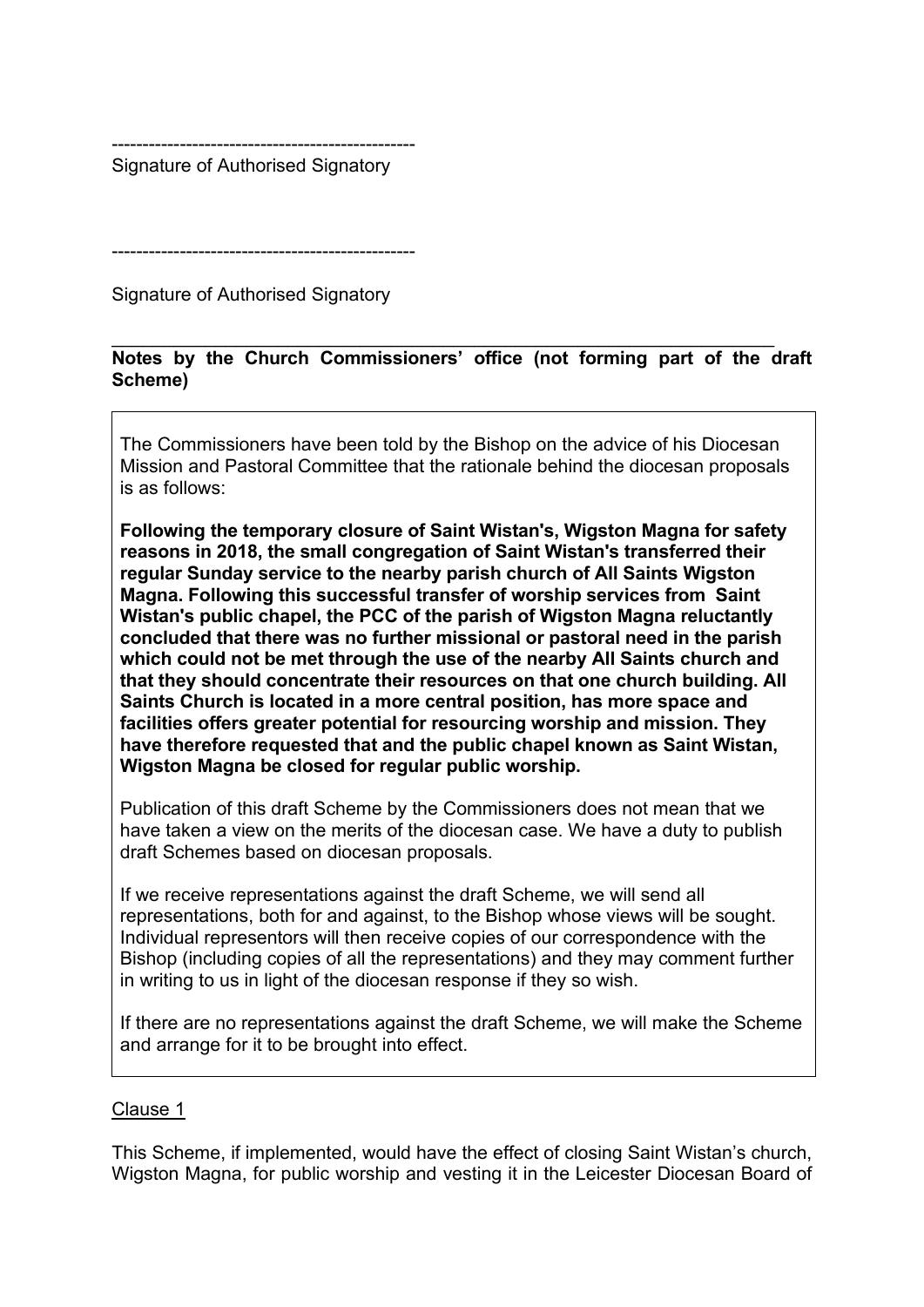Finance for care and maintenance pending a decision on its future. Any such decision would be the subject of a second Scheme, called a Pastoral (Church Buildings Disposal) Scheme, which would be prepared and published by the Church Commissioners, and with regard to which an opportunity would be given for representations to be made. In terms of implementing this Pastoral Church Buildings Scheme subject to the consideration of any representations, the Commissioners will need to be satisfied that all aspects of title relating to the church, including access and any rights of way, are in order before they make the Scheme. Banns of marriage may not be called nor marriages solemnized in the church from the date of closure.